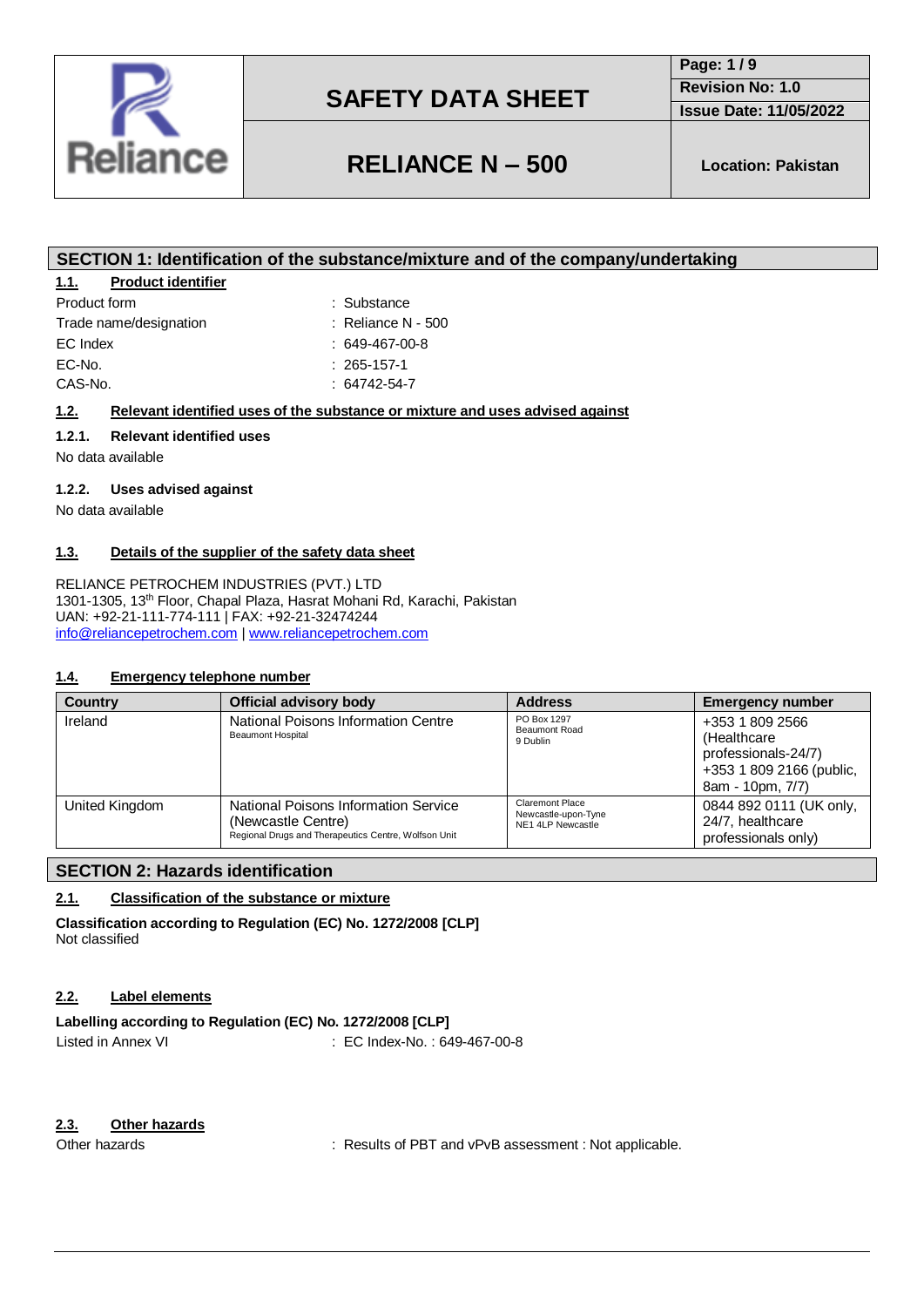

**Page: 2 / 9**

**Revision No: 1.0 Issue Date: 11/05/2022**

# **RELIANCE N – 500 Location: Pakistan**

| <b>SECTION 3: Composition/information on ingredients</b> |                                                                       |  |  |
|----------------------------------------------------------|-----------------------------------------------------------------------|--|--|
| 3.1.<br><b>Substances</b>                                |                                                                       |  |  |
| Comments                                                 | : Base oil: distillates hydrotreated heavy paraffinic (DMSO% $<$ 3 %) |  |  |
| Substance name                                           | $\therefore$ Reliance N - 500                                         |  |  |
| CAS-No.                                                  | $: 64742 - 54 - 7$                                                    |  |  |
| EC-No.                                                   | $: 265 - 157 - 1$                                                     |  |  |
| EC Index                                                 | $: 649-467-00-8$                                                      |  |  |
|                                                          |                                                                       |  |  |

| Substance name                                                     | <b>Product identifier</b>                                             | $\frac{9}{6}$ | <b>Classification according</b><br>to Regulation (EC) No.<br>1272/2008 [CLP] |
|--------------------------------------------------------------------|-----------------------------------------------------------------------|---------------|------------------------------------------------------------------------------|
| Distillates, petroleum, hydrotreated heavy paraffinic<br>(DMSO<3%) | (CAS-No.) 64742-54-7<br>(EC-No.) 265-157-1<br>(EC Index) 649-467-00-8 | 100           | Not classified                                                               |

Full text of H-statements: see section 16

## **3.2. Mixtures**

Not applicable

| <b>SECTION 4: First aid measures</b>                                               |                                                                                                                                                                                                                                                                                                                 |  |  |
|------------------------------------------------------------------------------------|-----------------------------------------------------------------------------------------------------------------------------------------------------------------------------------------------------------------------------------------------------------------------------------------------------------------|--|--|
| <b>Description of first aid measures</b><br>4.1.                                   |                                                                                                                                                                                                                                                                                                                 |  |  |
| Additional advice                                                                  | : First aider: Pay attention to self-protection!. Concerning personal protective<br>equipment to use, see section 8. Never give anything by mouth to an unconscious<br>person. In case of doubt or persistent symptoms, consult always a physician. Show<br>this safety data sheet to the doctor in attendance. |  |  |
| Inhalation                                                                         | : Remove casualty to fresh air and keep warm and at rest. In case of doubt or<br>persistent symptoms, consult always a physician.                                                                                                                                                                               |  |  |
| Skin contact                                                                       | : Remove contaminated clothing and shoes. Gently wash with plenty of soap and<br>water. In case of doubt or persistent symptoms, consult always a physician.                                                                                                                                                    |  |  |
| Eyes contact                                                                       | : Rinse immediately carefully and thoroughly with eye-bath or water. In case of doubt<br>or persistent symptoms, consult always a physician.                                                                                                                                                                    |  |  |
| Ingestion                                                                          | : Rinse mouth thoroughly with water. Get medical advice/attention.                                                                                                                                                                                                                                              |  |  |
| Most important symptoms and effects, both acute and delayed<br>4.2.                |                                                                                                                                                                                                                                                                                                                 |  |  |
| Inhalation                                                                         | : The following symptoms may occur: May cause drowsiness or dizziness, Inhalation<br>may cause irritation (cough, short breathing, difficulty in breathing).                                                                                                                                                    |  |  |
| Skin contact                                                                       | : The following symptoms may occur: irritation (itching, redness, blistering), Drying up<br>of the skin.                                                                                                                                                                                                        |  |  |
| Eyes contact                                                                       | : The following symptoms may occur: Causes serious eye irritation, Risk of serious<br>damage to eyes.                                                                                                                                                                                                           |  |  |
| Ingestion                                                                          | : The following symptoms may occur: Burns or irritation of the linings of the mouth,<br>throat, and gastrointestinal tract, Symptoms of ingestion include drowsiness,<br>weakness, headache, dizziness, nausea, vomiting.                                                                                       |  |  |
| Indication of any immediate medical attention and special treatment needed<br>4.3. |                                                                                                                                                                                                                                                                                                                 |  |  |

Treat symptomatically.

 $\overline{\phantom{a}}$ 

| <b>SECTION 5: Firefighting measures</b> |                                                                      |  |  |
|-----------------------------------------|----------------------------------------------------------------------|--|--|
| Extinguishing media<br>5.1.             |                                                                      |  |  |
| Suitable extinguishing media            | : carbon dioxide (CO2), powder, alcohol-resistant foam, water spray. |  |  |
| Unsuitable extinguishing media          | : Strong water jet.                                                  |  |  |
|                                         |                                                                      |  |  |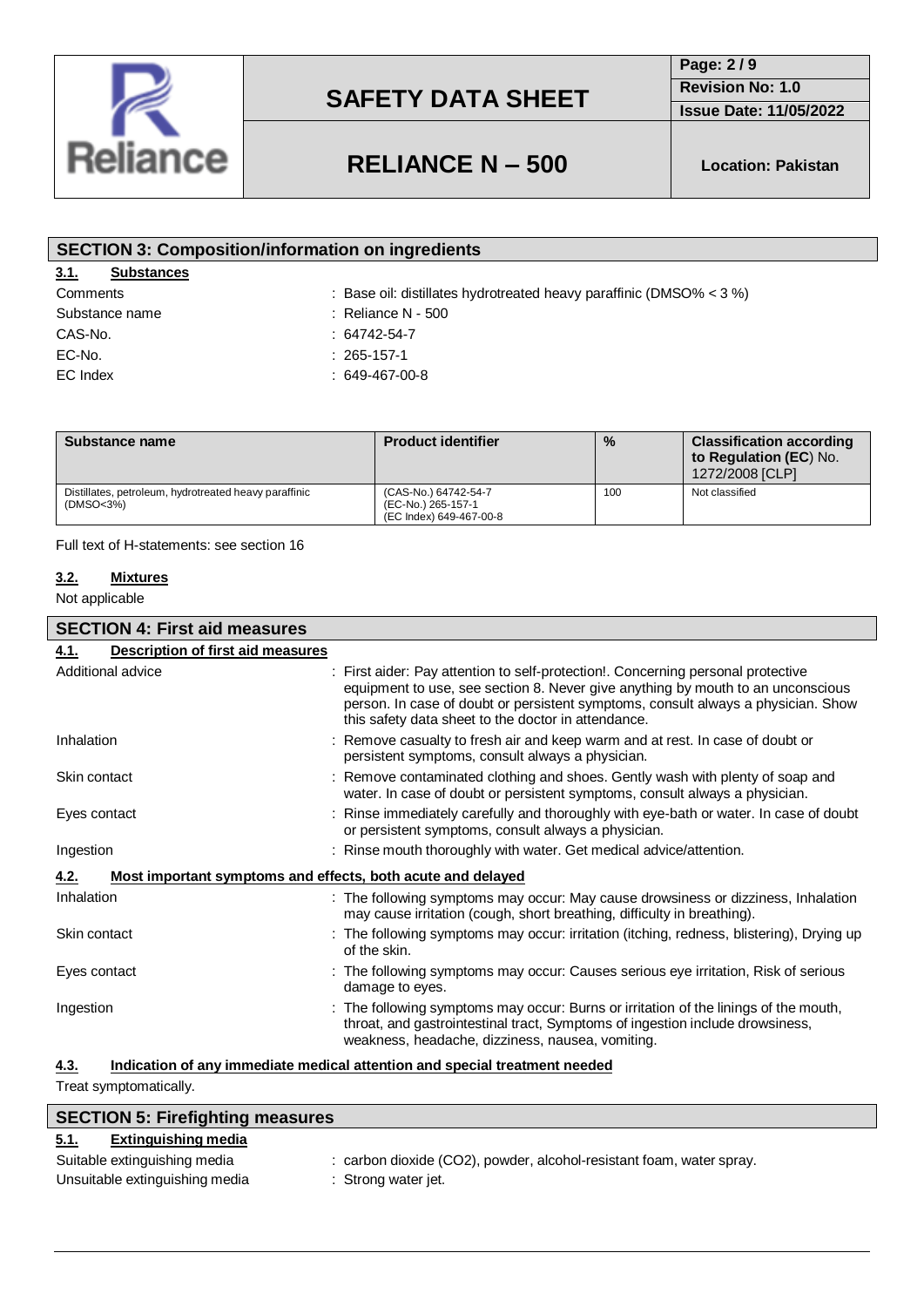

**Page: 3 / 9 Revision No: 1.0**

**Issue Date: 11/05/2022**

# **RELIANCE N – 500 Location: Pakistan**

| Special hazards arising from the substance or mixture<br><u>5.2.</u>                                              |                                                                                                                                                                                                                                                                                                                                                                                                                                                                             |  |  |
|-------------------------------------------------------------------------------------------------------------------|-----------------------------------------------------------------------------------------------------------------------------------------------------------------------------------------------------------------------------------------------------------------------------------------------------------------------------------------------------------------------------------------------------------------------------------------------------------------------------|--|--|
| Specific hazards                                                                                                  | : Not flammable. Heating will cause a rise in pressure with a risk of bursting.                                                                                                                                                                                                                                                                                                                                                                                             |  |  |
| Hazardous decomposition products in                                                                               | : Carbon oxides (CO, CO2).                                                                                                                                                                                                                                                                                                                                                                                                                                                  |  |  |
| case of fire                                                                                                      |                                                                                                                                                                                                                                                                                                                                                                                                                                                                             |  |  |
| 5.3.<br><b>Advice for firefighters</b>                                                                            |                                                                                                                                                                                                                                                                                                                                                                                                                                                                             |  |  |
| Firefighting instructions                                                                                         | Evacuate area. Use water spray or fog for cooling exposed containers. Contain the<br>extinguishing fluids by bunding. Prevent fire fighting water from entering the<br>environment.                                                                                                                                                                                                                                                                                         |  |  |
| Protection during firefighting                                                                                    | : Do not attempt to take action without suitable protective equipment. Self-contained<br>breathing apparatus.                                                                                                                                                                                                                                                                                                                                                               |  |  |
| Other information                                                                                                 | Do not allow run-off from fire-fighting to enter drains or water courses. Dispose of<br>waste in accordance with environmental legislation.                                                                                                                                                                                                                                                                                                                                 |  |  |
| <b>SECTION 6: Accidental release measures</b>                                                                     |                                                                                                                                                                                                                                                                                                                                                                                                                                                                             |  |  |
| 6.1.                                                                                                              | Personal precautions, protective equipment and emergency procedures                                                                                                                                                                                                                                                                                                                                                                                                         |  |  |
| 6.1.1.<br>For non-emergency personnel                                                                             |                                                                                                                                                                                                                                                                                                                                                                                                                                                                             |  |  |
| For non-emergency personnel                                                                                       | : Evacuate unnecessary personnel. Keep upwind. Provide adequate ventilation. Wear<br>recommended personal protective equipment. Do not breathe vapours. Avoid<br>contact with skin, eyes and clothing. Concerning personal protective equipment to<br>use, see section 8.                                                                                                                                                                                                   |  |  |
| 6.1.2.<br>For emergency responders                                                                                |                                                                                                                                                                                                                                                                                                                                                                                                                                                                             |  |  |
| For emergency responders                                                                                          | : Concerning disposal elimination after cleaning, see section 13. Concerning personal<br>protective equipment to use, see section 8.                                                                                                                                                                                                                                                                                                                                        |  |  |
| <b>Environmental precautions</b><br>6.2.                                                                          |                                                                                                                                                                                                                                                                                                                                                                                                                                                                             |  |  |
| Do not allow to enter into surface water or drains. Notify authorities if product enters sewers or public waters. |                                                                                                                                                                                                                                                                                                                                                                                                                                                                             |  |  |
| 6.3.<br>Methods and material for containment and cleaning up                                                      |                                                                                                                                                                                                                                                                                                                                                                                                                                                                             |  |  |
| Methods for cleaning up                                                                                           | : Stop leak if safe to do so. Dam up the liquid spill. Small quantities of liquid spill: take<br>up in non-combustible absorbent material and shovel into container for disposal.<br>Recover large spills by pumping (use an explosion proof or hand pump). This<br>material and its container must be disposed of in a safe way, and as per local<br>legislation. Place in a suitable container for disposal in accordance with the waste<br>regulations (see Section 13). |  |  |
| Reference to other sections<br>6.4.                                                                               |                                                                                                                                                                                                                                                                                                                                                                                                                                                                             |  |  |

Concerning personal protective equipment to use, see section 8. Concerning disposal elimination after cleaning, see section 13.

| <b>SECTION 7: Handling and storage</b>                               |                                                                                                                                                                                                                                                                                                                                                                                                                                                                                           |
|----------------------------------------------------------------------|-------------------------------------------------------------------------------------------------------------------------------------------------------------------------------------------------------------------------------------------------------------------------------------------------------------------------------------------------------------------------------------------------------------------------------------------------------------------------------------------|
| <b>Precautions for safe handling</b><br>7.1.                         |                                                                                                                                                                                                                                                                                                                                                                                                                                                                                           |
| Precautions for safe handling                                        | : Provide adequate ventilation. Use personal protective equipment as required. Do not<br>breathe vapours. Avoid contact with skin, eyes and clothing. Ensure proper process<br>control to avoid excess waste discharge (temperature, concentration, pH, time).<br>Avoid release to the environment. Take any precaution to avoid mixing with<br>Incompatible materials, Refer to Section 10 on Incompatible Materials. Concerning<br>personal protective equipment to use, see section 8. |
| Hygiene measures                                                     | : Keep good industrial hygiene. Wash hands and other exposed areas with mild soap<br>and water before eating, drinking or smoking and when leaving work. Do not eat,<br>drink or smoke when using this product. Keep away from food, drink and animal<br>feedingstuffs. Remove contaminated clothes. Separate working clothes from town<br>clothes. Launder separately. Wash contaminated clothing before reuse.                                                                          |
| Conditions for safe storage, including any incompatibilities<br>7.2. |                                                                                                                                                                                                                                                                                                                                                                                                                                                                                           |
| Storage conditions                                                   | : Store in a dry, cool and well-ventilated place. Bund storage facilities to prevent soil<br>and water pollution in the event of spillage. Do not store near or with any of the<br>incompatible materials listed in section 10.                                                                                                                                                                                                                                                           |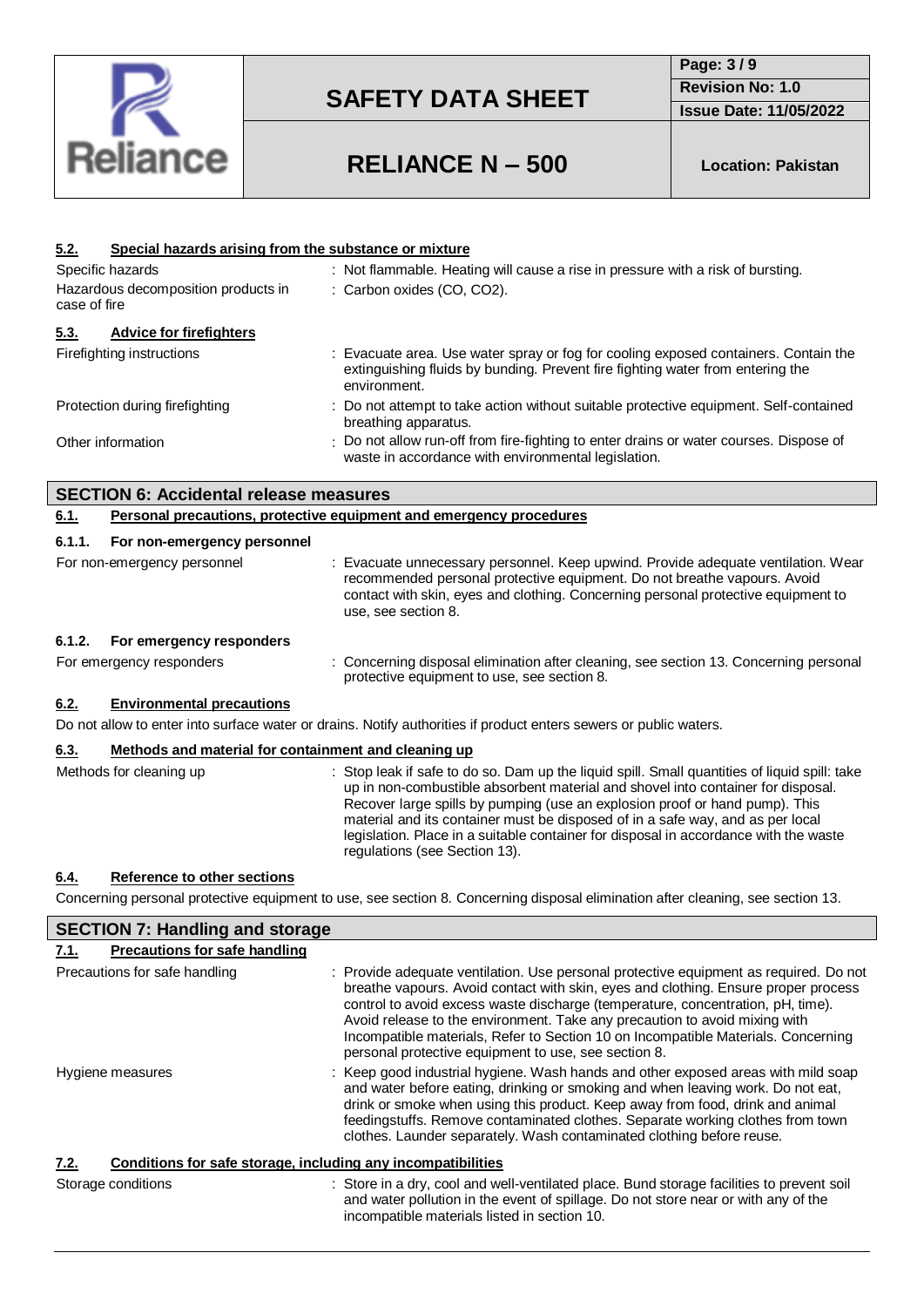

# **RELIANCE N – 500 Location: Pakistan**

: Keep only in the original container.

**Page: 4 / 9 Revision No: 1.0**

**Issue Date: 11/05/2022**

|    | Packaging materials |  |
|----|---------------------|--|
| 73 | Specific end use(s) |  |

## **7.3. Specific end use(s)**

No data available.

| <b>SECTION 8: Exposure controls/personal protection</b> |                                                                                                                                                                                                                                                                                                                                                                                                                             |  |  |
|---------------------------------------------------------|-----------------------------------------------------------------------------------------------------------------------------------------------------------------------------------------------------------------------------------------------------------------------------------------------------------------------------------------------------------------------------------------------------------------------------|--|--|
| 8.1.<br><b>Control parameters</b>                       |                                                                                                                                                                                                                                                                                                                                                                                                                             |  |  |
| Additional information                                  | : Personal air monitoring :. Room air monitoring. Recommended monitoring<br>procedures                                                                                                                                                                                                                                                                                                                                      |  |  |
| <b>Exposure controls</b><br>8.2.                        |                                                                                                                                                                                                                                                                                                                                                                                                                             |  |  |
| Engineering measure(s)                                  | : Provide adequate ventilation. Organisational measures to prevent /limit releases,<br>dispersion and exposure. See Section 7 for information on safe handling.                                                                                                                                                                                                                                                             |  |  |
| Personal protective equipment                           | : The type of protective equipment must be selected according to the concentration<br>and amount of the dangerous substance at the specific workplace.                                                                                                                                                                                                                                                                      |  |  |
| Hand protection                                         | : Wear chemically resistant gloves (tested to EN374). Suitable material: Nitrile rubber,<br>Neoprene, Thickness, >0.4mm, Breakthrough time :, 480 min. The quality of the<br>protective gloves resistant to chemicals must be chosen as a function of the specific<br>working place concentration and quantity of hazardous substances.                                                                                     |  |  |
| Eye protection                                          | : goggles. Use suitable eye protection (EN166)                                                                                                                                                                                                                                                                                                                                                                              |  |  |
| Body protection                                         | : Wear suitable protective clothing                                                                                                                                                                                                                                                                                                                                                                                         |  |  |
| Respiratory protection                                  | : In case of insufficient ventilation, wear suitable respiratory equipment. Half-face<br>mask (DIN EN 140). full face mask (DIN EN 136). Filter type: ABEK. The filter class<br>must be suitable for the maximum contaminant concentration<br>(gas/vapour/aerosol/particulates) that may arise when handling the product. If the<br>concentration is exceeded, self-contained breathing apparatus must be used. (EN<br>137) |  |  |
| Thermal hazard protection                               | : Not required for normal conditions of use. Use dedicated equipment.                                                                                                                                                                                                                                                                                                                                                       |  |  |
| Environmental exposure controls                         | : Avoid release to the environment. Comply with applicable Community environmental<br>protection legislation.                                                                                                                                                                                                                                                                                                               |  |  |

# **SECTION 9: Physical and chemical properties**

| Information on basic physical and chemical properties<br>9.1. |                           |
|---------------------------------------------------------------|---------------------------|
| Physical state                                                | : Liquid                  |
| Appearance                                                    | : liquid.                 |
| Colour                                                        | : Colourless to yellow.   |
| Odour                                                         | : Hydrocarbon-like.       |
| Odour threshold                                               | : No data available       |
| рH                                                            | : Not applicable          |
| Relative evaporation rate (butylacetate=1)                    | : No data available       |
| Melting / freezing point                                      | : Not applicable          |
| Freezing point                                                | : Not applicable          |
| Initial boiling point and boiling range                       | No data available         |
| Flash point                                                   | :265 °C                   |
| Auto-ignition temperature                                     | No data available         |
| Decomposition temperature                                     | : No data available       |
| Flammability (solid, gas)                                     | : Not applicable, liquid  |
| Vapour pressure                                               | : $<$ 0,01 mmHg (37,8 °C) |
| Vapour density                                                | :>1                       |
| Relative density                                              | No data available         |
|                                                               |                           |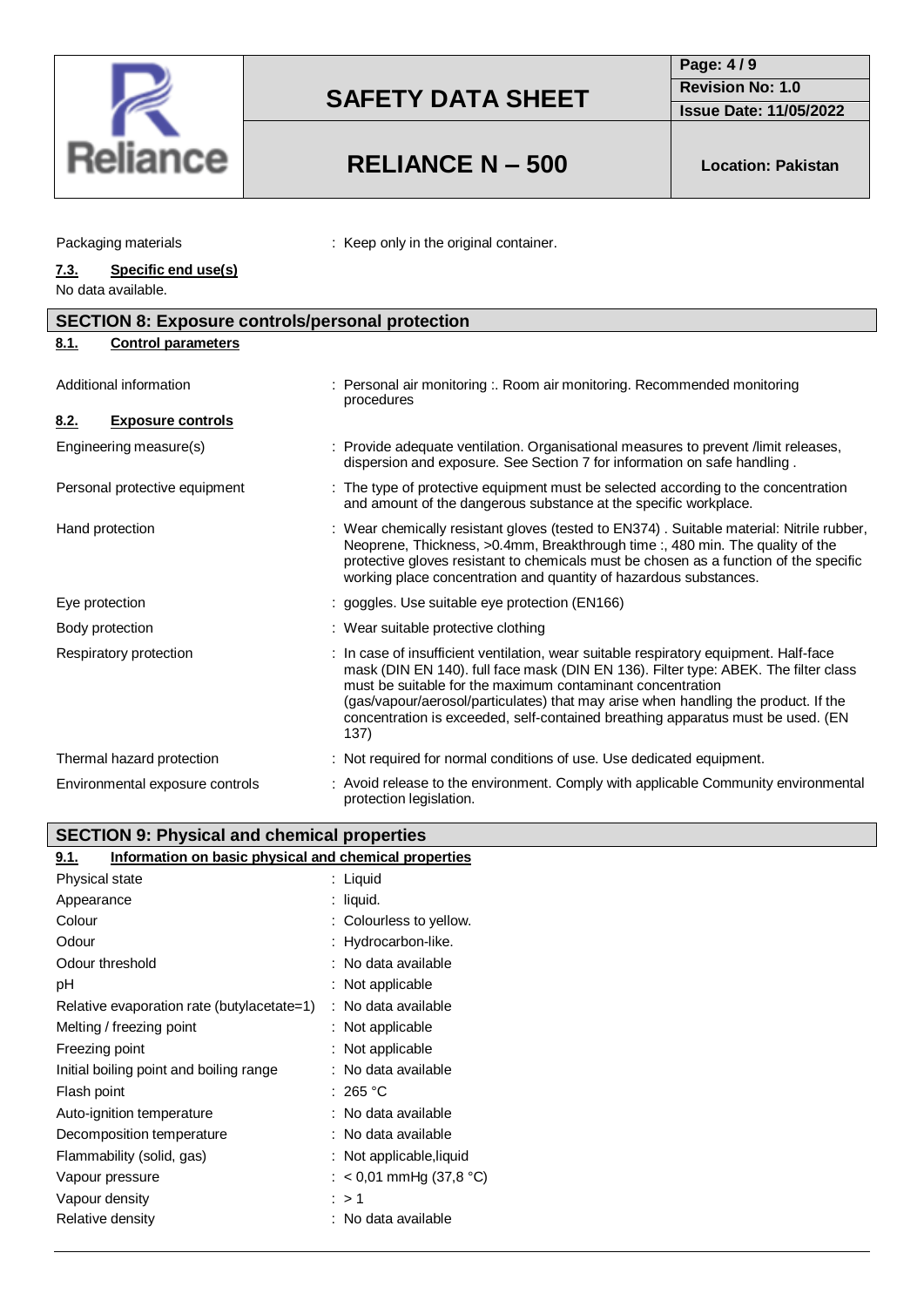

# **Revision No: 1.0**

: Not applicable. The study does not need to be conducted because there are no chemical groups associated with explosive properties present in the molecule.

are no chemical groups present in the molecule which are associated with oxidising

**Issue Date: 11/05/2022**

**Page: 5 / 9**

# **RELIANCE N – 500 Location: Pakistan**

: Soluble in hydrocarbons. Water: Insoluble : No data available :  $85.8 \text{ mm}^2/\text{s}$  (40 °C) : No data available

properties.

| Solubility |  |
|------------|--|
|            |  |

| Partition coefficient n-octanol/water |
|---------------------------------------|
| Kinematic viscosity                   |
| Dynamic viscosity                     |
| <b>Explosive properties</b>           |

Oxidising properties : Not applicable. The classification procedure needs not to be applied because there

Explosive limits **Explosive limits Explosive limits Explosive limits EXPLOSIVE 2** 

### **9.2. Other information**

No data available

### **SECTION 10: Stability and reactivity**

**10.1. Reactivity**

Reference to other sections 10.4 & 10.5.

#### **10.2. Chemical stability**

Stable under normal conditions.

## **10.3. Possibility of hazardous reactions**

No dangerous reactions known under normal conditions of use.

### **10.4. Conditions to avoid**

See Section 7 for information on safe handling.

#### **10.5. Incompatible materials**

See Section 7 for information on safe handling.

#### **10.6. Hazardous decomposition products**

Reference to other sections 5.2.

### **SECTION 11: Toxicological information**

#### **11.1. Information on toxicological effects**

Acute toxicity **interval on a set on available data**, the classification criteria are not met)

| Distillates, petroleum, hydrotreated heavy paraffinic (DMSO<3%) (64742-54-7) |                                                                                     |  |
|------------------------------------------------------------------------------|-------------------------------------------------------------------------------------|--|
| LD50/oral/rat                                                                | > 5000 mg/kg                                                                        |  |
| LD50/dermal/rabbit                                                           | > 2000 mg/kg                                                                        |  |
| Skin corrosion/irritation                                                    | : Not classified (Based on available data, the classification criteria are not met) |  |
|                                                                              | pH: Not applicable                                                                  |  |
| Serious eye damage/irritation                                                | : Not classified (Based on available data, the classification criteria are not met) |  |
|                                                                              | pH: Not applicable                                                                  |  |
| Respiratory or skin sensitisation                                            | : Not classified (Based on available data, the classification criteria are not met) |  |
| Germ cell mutagenicity                                                       | : Not classified (Based on available data, the classification criteria are not met) |  |
| Carcinogenicity                                                              | : Not classified (Based on available data, the classification criteria are not met) |  |
| Reproductive toxicity                                                        | : Not classified (Based on available data, the classification criteria are not met) |  |
| STOT-single exposure                                                         | : Not classified (Based on available data, the classification criteria are not met) |  |
| STOT-repeated exposure                                                       | : Not classified (Based on available data, the classification criteria are not met) |  |
| Aspiration hazard                                                            | : Not classified (Based on available data, the classification criteria are not met) |  |
| Reliance N - 500 (64742-54-7)                                                |                                                                                     |  |
| Kinematic viscosity                                                          | 85,8 mm <sup>2</sup> /s (40 °C)                                                     |  |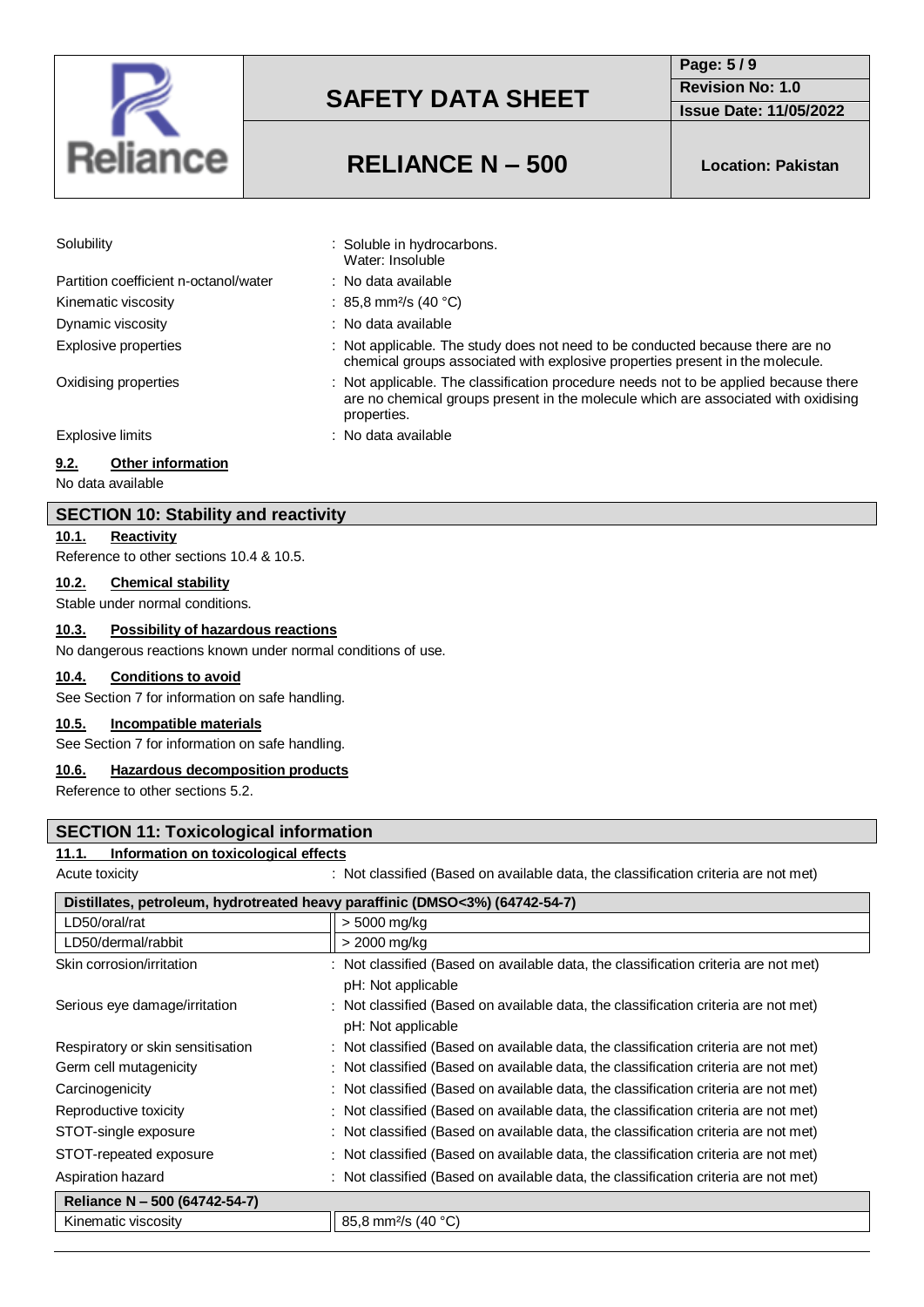

**Page: 6 / 9**

**Revision No: 1.0**

**Issue Date: 11/05/2022**

# **RELIANCE N – 500 Location: Pakistan**

Other information : Symptoms related to the physical, chemical and toxicological characteristics. For further information see section 4.

| <b>SECTION 12: Ecological information</b>                                    |                                                                                                                                                                                                                                                                                                                                                                                                                                                                                                                                |  |
|------------------------------------------------------------------------------|--------------------------------------------------------------------------------------------------------------------------------------------------------------------------------------------------------------------------------------------------------------------------------------------------------------------------------------------------------------------------------------------------------------------------------------------------------------------------------------------------------------------------------|--|
| 12.1.<br><b>Toxicity</b>                                                     |                                                                                                                                                                                                                                                                                                                                                                                                                                                                                                                                |  |
| Environmental properties                                                     | : According to the criteria of the European classification and labelling system, the<br>substance/the product has not to be labelled as "dangerous for the environment".                                                                                                                                                                                                                                                                                                                                                       |  |
| Distillates, petroleum, hydrotreated heavy paraffinic (DMSO<3%) (64742-54-7) |                                                                                                                                                                                                                                                                                                                                                                                                                                                                                                                                |  |
| LC50 fish 1                                                                  | > 5000 mg/l (Exposure time: 96 h - Species: Oncorhynchus mykiss)                                                                                                                                                                                                                                                                                                                                                                                                                                                               |  |
| EC50 Daphnia 1                                                               | > 1000 mg/l (Exposure time: 48 h - Species: Daphnia magna)                                                                                                                                                                                                                                                                                                                                                                                                                                                                     |  |
| 12.2.<br><b>Persistence and degradability</b>                                |                                                                                                                                                                                                                                                                                                                                                                                                                                                                                                                                |  |
| Reliance N - 500 (64742-54-7)                                                |                                                                                                                                                                                                                                                                                                                                                                                                                                                                                                                                |  |
| Persistence and degradability                                                | No data available.                                                                                                                                                                                                                                                                                                                                                                                                                                                                                                             |  |
| 12.3.<br><b>Bioaccumulative potential</b>                                    |                                                                                                                                                                                                                                                                                                                                                                                                                                                                                                                                |  |
| Reliance N - 500 (64742-54-7)                                                |                                                                                                                                                                                                                                                                                                                                                                                                                                                                                                                                |  |
| Partition coefficient n-octanol/water                                        | No data available                                                                                                                                                                                                                                                                                                                                                                                                                                                                                                              |  |
| Bioaccumulative potential                                                    | No data available.                                                                                                                                                                                                                                                                                                                                                                                                                                                                                                             |  |
| 12.4.<br><b>Mobility in soil</b>                                             |                                                                                                                                                                                                                                                                                                                                                                                                                                                                                                                                |  |
| Reliance N - 500 (64742-54-7)                                                |                                                                                                                                                                                                                                                                                                                                                                                                                                                                                                                                |  |
| Mobility in soil                                                             | No data available                                                                                                                                                                                                                                                                                                                                                                                                                                                                                                              |  |
| <b>Results of PBT and vPvB assessment</b><br>12.5.                           |                                                                                                                                                                                                                                                                                                                                                                                                                                                                                                                                |  |
| Reliance N - 500 (64742-54-7)                                                |                                                                                                                                                                                                                                                                                                                                                                                                                                                                                                                                |  |
| Results of PBT assessment                                                    | No data available                                                                                                                                                                                                                                                                                                                                                                                                                                                                                                              |  |
| 12.6.<br>Other adverse effects                                               |                                                                                                                                                                                                                                                                                                                                                                                                                                                                                                                                |  |
| Other adverse effects                                                        | : No data available.                                                                                                                                                                                                                                                                                                                                                                                                                                                                                                           |  |
| <b>SECTION 13: Disposal considerations</b>                                   |                                                                                                                                                                                                                                                                                                                                                                                                                                                                                                                                |  |
| <b>Waste treatment methods</b><br>13.1.                                      |                                                                                                                                                                                                                                                                                                                                                                                                                                                                                                                                |  |
| Product/Packaging disposal<br>recommendations                                | : Avoid release to the environment. Dispose of empty containers and wastes safely.<br>See Section 7 for information on safe handling. Refer to manufacturer/supplier for<br>information on recovery/recycling. Recycling is preferred to disposal or incineration.<br>If recycling is not possible, eliminate in accordance with local valid waste disposal<br>regulations. Handle contaminated packages in the same way as the substance itself.<br>Dispose of contaminated materials in accordance with current regulations. |  |
| European waste catalogue (2001/573/EC,                                       | This material and its container must be disposed of as hazardous waste                                                                                                                                                                                                                                                                                                                                                                                                                                                         |  |

75/442/EEC, 91/689/EEC) Waste codes should be assigned by the user, preferably in discussion with the waste disposal authorities

# **SECTION 14: Transport information** In accordance with ADR / RID / IMDG / IATA / ADN **ADR IMDG IATA ADN RID 14.1. UN number** Not applicable <br>Not applicable <br>Not applicable Not applicable Not applicable Not applicable **14.2. UN proper shipping name** Not applicable Not applicable Not applicable Not applicable Not applicable Not applicable Not applicable Not applicable Not applicable Not applicable Not applicable Not applicable **14.3. Transport hazard class(es)** Not applicable  $\vert$  Not applicable  $\vert$  Not applicable  $\vert$  Not applicable  $\vert$  Not applicable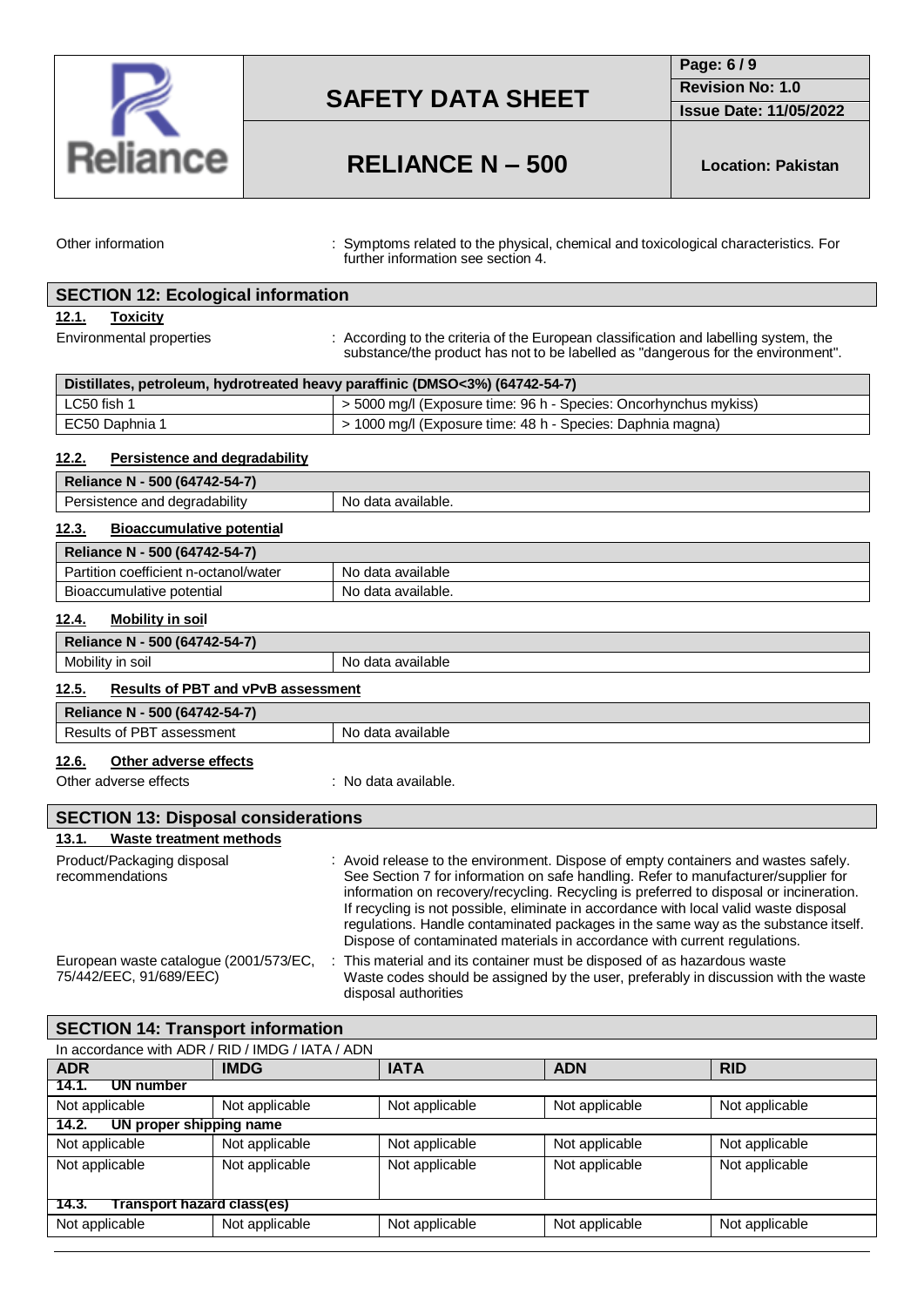

**Page: 7 / 9 Revision No: 1.0**

**Issue Date: 11/05/2022**

# **RELIANCE N – 500 Location: Pakistan**

| <b>ADR</b>                             | <b>IMDG</b>    | <b>IATA</b>    | <b>ADN</b>     | <b>RID</b>     |
|----------------------------------------|----------------|----------------|----------------|----------------|
| Not applicable                         | Not applicable | Not applicable | Not applicable | Not applicable |
| <b>Packing group</b><br>14.4.          |                |                |                |                |
| Not applicable                         | Not applicable | Not applicable | Not applicable | Not applicable |
| <b>Environmental hazards</b><br>14.5.  |                |                |                |                |
| Not applicable                         | Not applicable | Not applicable | Not applicable | Not applicable |
| No supplementary information available |                |                |                |                |

## **14.6. Special precautions for user**

Special precautions for user : No data available

### **- Overland transport**

Not applicable

### **- Transport by sea**

Not applicable

### **- Air transport**

Not applicable

# **- Inland waterway transport**

Not applicable

# **- Rail transport**

Not applicable

### **14.7. Transport in bulk according to Annex II of MARPOL 73/78 and the IBC Code**

Code: IBC : No data available.

## **SECTION 15: Regulatory information**

### **15.1.1. EU-Regulations**

No REACH Annex XVII restrictions Reliance N - 500 is not on the REACH Candidate ListReliance N - 500 is not on the REACH Annex XIV List

### **15.1.2. National regulations**

France Installations classées : Not applicable.

## **Germany**

| : WGK 3, Highly hazardous to water (Classification according to AwSV; ID No. 9183)               |
|--------------------------------------------------------------------------------------------------|
| : Observe restrictions according Act on the Protection of Working Mothers (MuSchG)               |
| Observe restrictions according Act on the Protection of Young People in<br>Employment (JArbSchG) |
| : Is not subject of the 12. BlmSchV (Hazardous Incident Ordinance)                               |
|                                                                                                  |

### **Netherlands**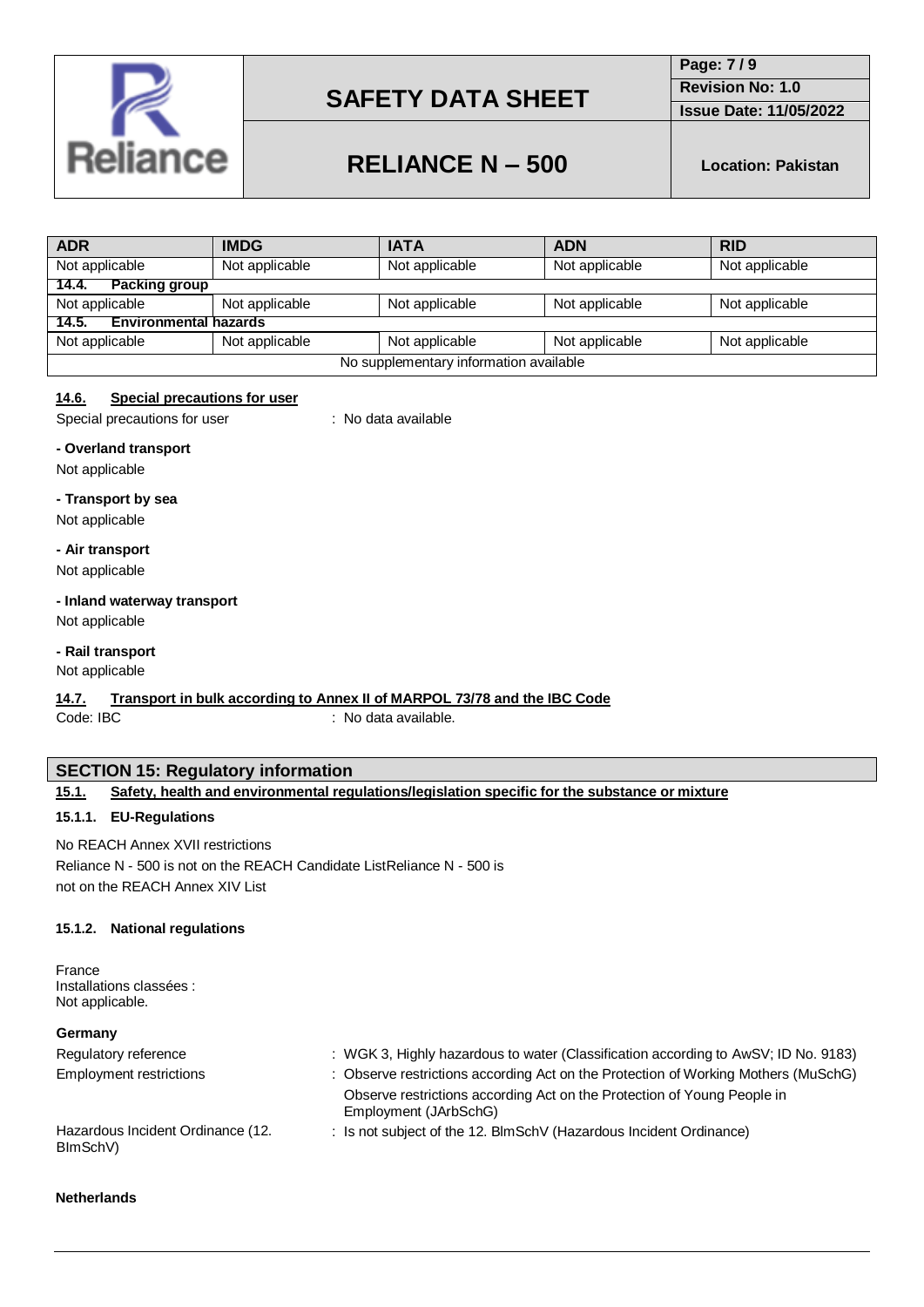

**Page: 8 / 9 Revision No: 1.0**

**Issue Date: 11/05/2022**

# **RELIANCE N – 500 Location: Pakistan**

| Waterbezwaarlijkheid                                                                    | : A (4) - Weinig schadelijk voor in water levende organismen; kan in het aguatisch<br>milieu op lange termijn schadelijke effecten veroorzaken. |
|-----------------------------------------------------------------------------------------|-------------------------------------------------------------------------------------------------------------------------------------------------|
| SZW-lijst van kankerverwekkende stoffen                                                 | $:$ Reliance N - 500 is listed                                                                                                                  |
| SZW-lijst van mutagene stoffen                                                          | $:$ Reliance N - 500 is listed                                                                                                                  |
| NIET-limitatieve lijst van voor de<br>voortplanting giftige stoffen - Borstvoeding      | : The substance is not listed                                                                                                                   |
| NIET-limitatieve lijst van voor de<br>voortplanting giftige stoffen -<br>Vruchtbaarheid | : The substance is not listed                                                                                                                   |
| NIET-limitatieve lijst van voor de<br>voortplanting giftige stoffen - Ontwikkeling      | : The substance is not listed                                                                                                                   |

### **15.2. Chemical safety assessment**

No chemical safety assessment has been carried out

# **SECTION 16: Other information**

| Indication of changes: |                                                                                                            |          |  |
|------------------------|------------------------------------------------------------------------------------------------------------|----------|--|
| 1.1                    | Product identifier                                                                                         | Modified |  |
| 3                      | Composition                                                                                                | Modified |  |
| 11.1                   | Toxicological<br>information                                                                               | Modified |  |
| 12.1                   | <b>Toxicity</b>                                                                                            | Modified |  |
| 15.1                   | Safety, health and<br>environmental<br>regulations/legislation<br>specific for the<br>substance or mixture | Modified |  |
| 15.2                   | Chemical safety<br>assessment                                                                              | Modified |  |

Abbreviations and acronyms:

| ABM = Algemene beoordelingsmethodiek                                                                                                                                                                                                                                                                                                                                                                                                                                                                                                                                                                            |
|-----------------------------------------------------------------------------------------------------------------------------------------------------------------------------------------------------------------------------------------------------------------------------------------------------------------------------------------------------------------------------------------------------------------------------------------------------------------------------------------------------------------------------------------------------------------------------------------------------------------|
| ADN = Accord Européen relatif au Transport International des Marchandises Dangereuses par voie de Navigation du Rhin<br>ADR = Accord européen relatif au transport international des marchandises Dangereuses par Route<br>CLP = Classification, Labelling and Packaging Regulation according to 1272/2008/EC<br>IATA = International Air Transport Association<br>IMDG = International Maritime Dangerous Goods Code<br>LEL = Lower Explosive Limit/Lower Explosion Limit<br>UEL = Upper Explosion Limit/Upper Explosive Limit<br>REACH = Registration, Evaluation, Authorisation and Restriction of Chemicals |
| BTT = Breakthrough time (maximum wearing time)                                                                                                                                                                                                                                                                                                                                                                                                                                                                                                                                                                  |
| DMEL = Derived Minimal Effect level                                                                                                                                                                                                                                                                                                                                                                                                                                                                                                                                                                             |
| DNEL = Derived No Effect Level                                                                                                                                                                                                                                                                                                                                                                                                                                                                                                                                                                                  |
| EC50 = Median Effective Concentration                                                                                                                                                                                                                                                                                                                                                                                                                                                                                                                                                                           |
| $EL50 = Median$ effective level                                                                                                                                                                                                                                                                                                                                                                                                                                                                                                                                                                                 |
| $E0 = E0 = E0$ in terms of reduction of growth rate                                                                                                                                                                                                                                                                                                                                                                                                                                                                                                                                                             |
| $ErL50 = EL50$ in terms of reduction of growth rate                                                                                                                                                                                                                                                                                                                                                                                                                                                                                                                                                             |
| $EWC = European waste catalogue$                                                                                                                                                                                                                                                                                                                                                                                                                                                                                                                                                                                |
| $LC50$ = Median lethal concentration                                                                                                                                                                                                                                                                                                                                                                                                                                                                                                                                                                            |
| $LD50 = Median$ lethal dose                                                                                                                                                                                                                                                                                                                                                                                                                                                                                                                                                                                     |
| $LL50$ = Median lethal level                                                                                                                                                                                                                                                                                                                                                                                                                                                                                                                                                                                    |
| $NA = Not applicable$                                                                                                                                                                                                                                                                                                                                                                                                                                                                                                                                                                                           |
| NOEC = No observed effect concentration                                                                                                                                                                                                                                                                                                                                                                                                                                                                                                                                                                         |
| NOEL: no-observed-effect level                                                                                                                                                                                                                                                                                                                                                                                                                                                                                                                                                                                  |
| $NOELR = No observed effect loading rate$                                                                                                                                                                                                                                                                                                                                                                                                                                                                                                                                                                       |
| NOAEC = No observed adverse effect concentration                                                                                                                                                                                                                                                                                                                                                                                                                                                                                                                                                                |